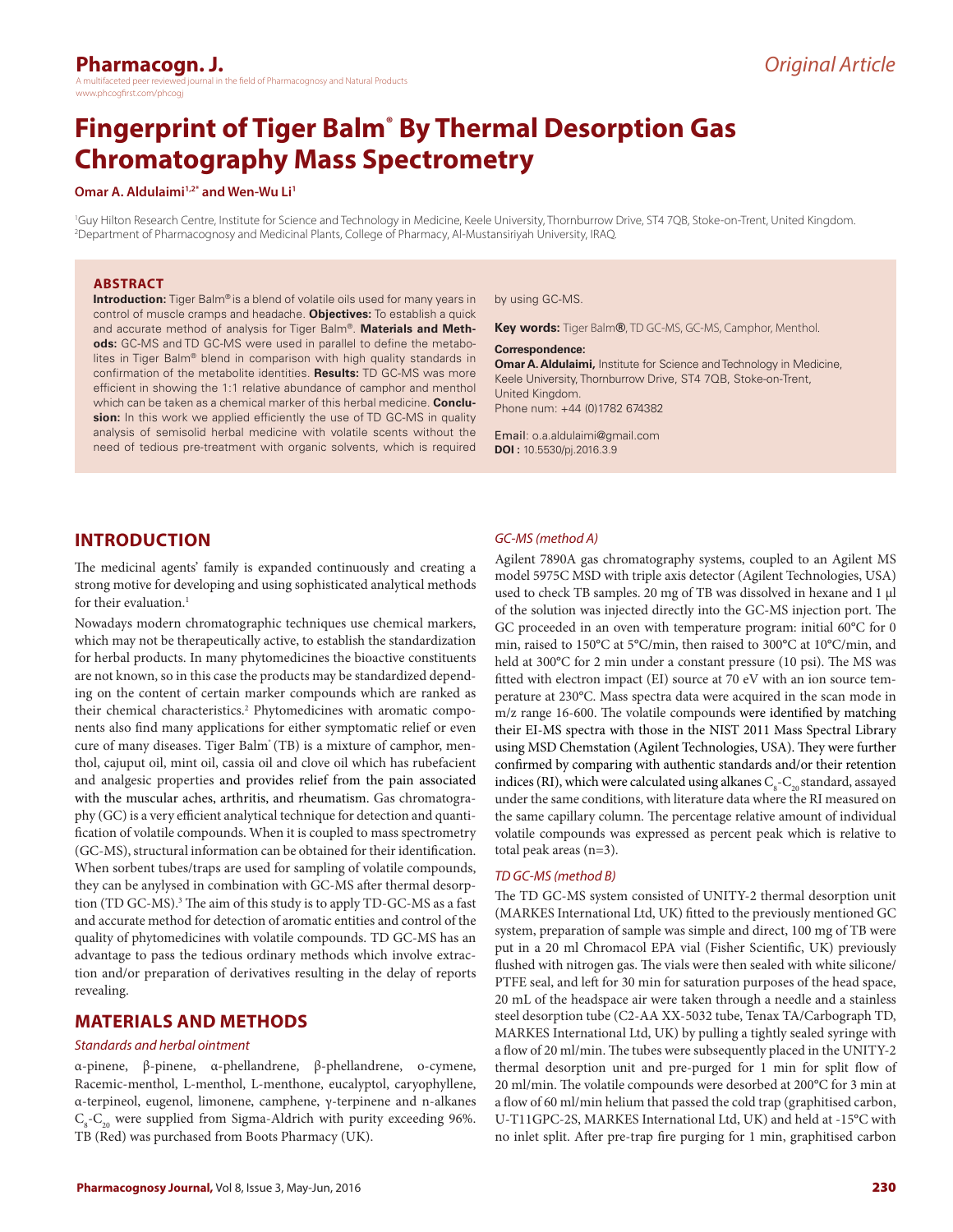| no             | $RT$ (min) | <b>Compound name</b>                                                                                 | R1   | $% \pm SD (n=3)$ |             |
|----------------|------------|------------------------------------------------------------------------------------------------------|------|------------------|-------------|
| $\mathbf{1}$   | 5.054      | alpha-Pinene                                                                                         | 927  | 0.35             | $\pm$ 0.07  |
| $\overline{2}$ | 5.311      | Camphene                                                                                             | 942  | 0.03             | $\pm$ 0.01  |
| 3              | 5.735      | beta-Phellandrene                                                                                    |      | 0.13             | ± 0.01      |
| $\overline{4}$ | 5.791      | beta-Pinene                                                                                          |      | 0.19             | ± 0.02      |
| 5              | 6.494      | $(+)$ -4-Carene                                                                                      |      | 0.14             | ± 0.02      |
| 6              | 6.630      | o-Cymene                                                                                             |      | 0.08             | $\pm$ 0.01  |
| $\overline{7}$ | 6.680      | D-Limonene                                                                                           |      | 0.09             | $\pm$ 0.008 |
| 8              | 6.729      | Eucalyptol                                                                                           | 1024 | 10.77            | $\pm$ 0.50  |
| 9              | 7.220      | gamma-Terpinene                                                                                      | 1053 | 0.26             | ± 0.03      |
| 10             | 8.727      | Camphor                                                                                              | 1142 | 27.59            | ± 1.11      |
| 11             | 8.850      | Trans-5-methyl-2-(1-methylethyl)-Cyclohexanone (Trans-Menthone)                                      | 1150 | 2.92             | ± 0.28      |
| 12             | 9.028      | Cis-5-methyl-2-(1-methylethyl)-Cyclohexanone (Cis-Menthone)                                          | 1160 | 1.11             | ± 0.19      |
| 13             | 9.184      | Menthol                                                                                              |      | 36.26            | ± 0.99      |
| 14             | 9.497      | alpha-Terpineol                                                                                      |      | 4.29             | ± 0.1       |
| 15             | 10.356     | Pulegone                                                                                             |      | 0.28             | ± 0.002     |
| 16             | 10.680     | 3-methyl-6-(1-methylethyl)-2-Cyclohexen-1-one                                                        |      | 0.08             | $\pm$ 0.005 |
| 17             | 11.015     | $[1S-(1α, 3β, 6α)]$ -<br>3,7,7-trimethyl-Bicyclo[4.1.0]heptane                                       | 1287 | 2.85             | $\pm$ 0.23  |
| 18             | 12.086     | Eugenol                                                                                              | 1360 | 9.13             | ± 2.06      |
| 19             | 12.801     | [laR (laα, 4α, 4aβ, 7bα)]-1a,2,3,4,4a,5,6,7b-octahydro<br>1,1,4,7-tetramethyl-1H-Cycloprop[e]azulene | 1410 | 0.19             | $\pm$ 0.005 |
| 20             | 12.957     | Caryophyllene                                                                                        |      | 1.67             | ± 0.22      |
| 21             | 13.225     | Aromandendrene                                                                                       |      | 0.65             | ± 0.032     |
| 22             | 13.437     | Humulene                                                                                             | 1456 | 0.24             | ± 0.002     |
| 23             | 13.538     | Alloaromadendrene                                                                                    | 1464 | 0.14             | ± 0.001     |
| 24             | 14.643     | 2-methoxy-4-(2-propenyl)- phenol acetate                                                             | 1548 | 0.58             | ± 0.004     |

**Table 1: Volatile compounds identified and quantified by the direct injection of TIGER BALM® into the GC-MS system**

RT: Retention time, RI: Retention indices, SD: Standard deviation.



**Figure 1:** Carbon number of homologous alkane vs. retention time, the equations of the straight lines shows the linear relationships between both parameters for the method A and B.



**Figure 2:** Total ion current gas chromatogram of volatile compounds of Tiger Balm® by GC-MS using a HP5-MS column (30 m×0.25 mm, i.d. 0.25 µm).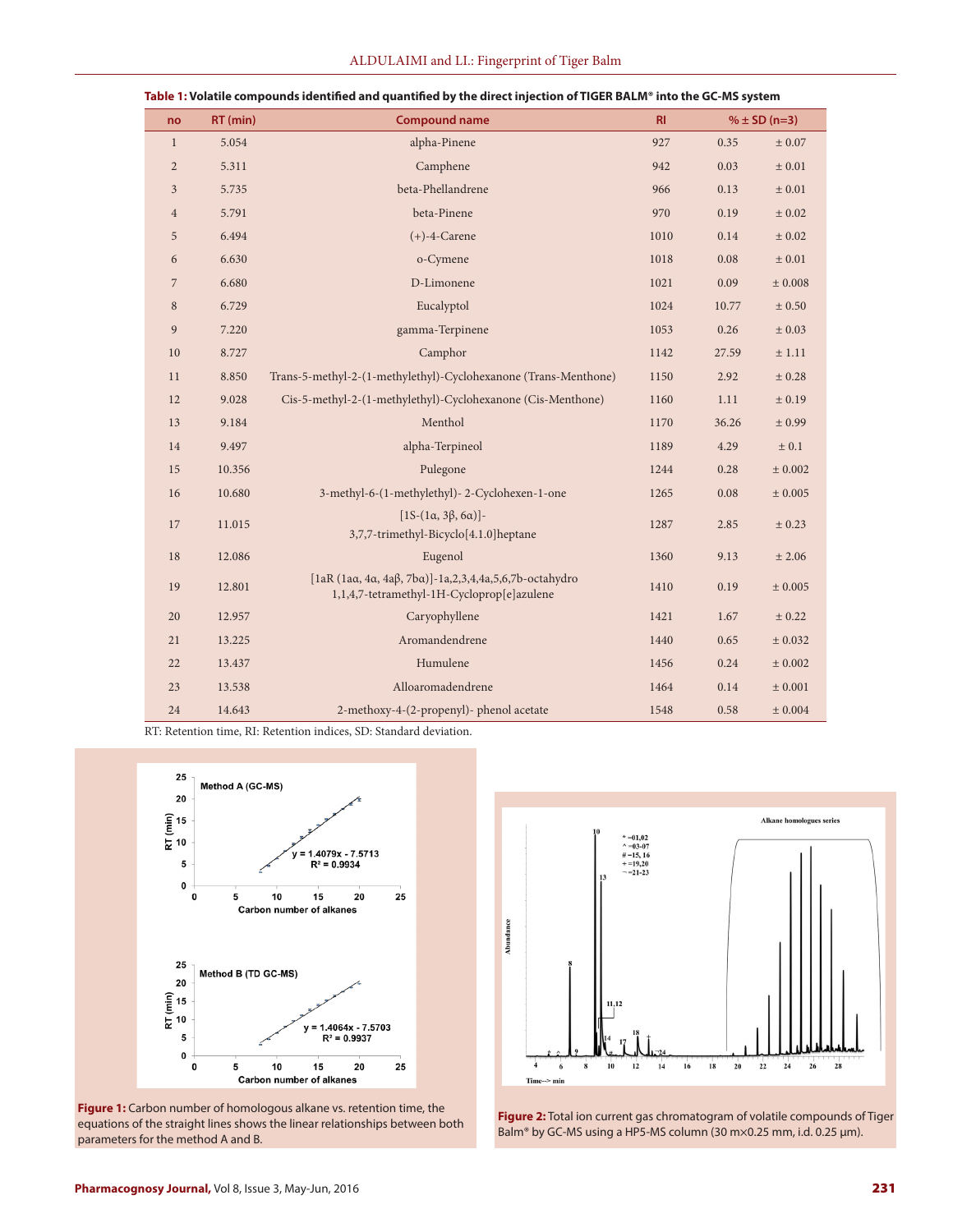

**Figure 3:** Total ion current gas chromatogram of volatile compounds of Tiger Balm® by TD GC-MS using a HP5-MS column (30 m×0.25 mm, i.d. 0.25 µm).

trap was then heated ballistically to 280°C and held for 3 min under a helium pressure of 10 psi and with an outlet split flow of 20 ml/min. The GC proceeded in an oven with temperature program: initial 60°C for 2 min, rose to 300°C at 10°C/min, and held at 300°C for 4 min under a constant pressure (10 psi). Following desorption, the volatiles were transferred through a deactivated glass capillary line at 200°C onto a HP5-MS column 5% phenyl-methylpolysiloxane, 30 m×0.25 mm, i.d.0.25 µm (Agilent Technologies, USA).

#### *Alkanes standard*

1 µl of n-alkane standard mixture was injected directly without dilution into the injection port and placed inside the desorption tube using method A and B, respectively.

### **RESULTS**

Alkanes standard run by the two methods and the homologues alkane series show a linear relationship between the retention time (RT) and number of carbon atoms in the alkanes (Figure 1).

Direct analysis of TB hexane solution by GC-MS (method A) showed 24 compounds (Table 1) in addition to higher alkanes homologue series which are not counted as part of the total peak areas since they were resulted from the paraffin carrier (Figure 2).

|  | Table 2: Volatile compounds identified and quantified in the headspaces of TIGER BALM® by TD-GC-MS |  |
|--|----------------------------------------------------------------------------------------------------|--|
|  |                                                                                                    |  |

| no             | RT (min) | <b>Compound name</b>                                                                                  | R1   | $% \pm SD (n=3)$ |            |
|----------------|----------|-------------------------------------------------------------------------------------------------------|------|------------------|------------|
| $\mathbf{1}$   | 5.240    | alpha-Pinene                                                                                          | 933  | 0.82             | ± 0.07     |
| $\sqrt{2}$     | 5.586    | Camphene                                                                                              | 950  | 0.03             | ± 0.01     |
| $\mathfrak{Z}$ | 5.844    | Benzaldehyde                                                                                          | 963  | 0.32             | $\pm$ 0.01 |
| $\overline{4}$ | 6.217    | beta-Pinene                                                                                           | 981  | 0.28             | ± 0.02     |
| $\sqrt{5}$     | 6.835    | alpha-Phellandrene                                                                                    | 1009 | 0.30             | ± 0.09     |
| 6              | 7.146    | $(+)$ -4-Carene                                                                                       |      | 0.47             | ± 0.03     |
| $\sqrt{2}$     | 7.346    | o-Cymene                                                                                              |      | 0.77             | ± 0.12     |
| $\,8\,$        | 7.452    | D-Limonene                                                                                            | 1033 | 2.60             | ± 0.09     |
| 9              | 7.537    | Eucalyptol                                                                                            | 1036 | 11.30            | ± 0.09     |
| 10             | 8.229    | gamma-Terpinene                                                                                       | 1062 | 1.62             | $\pm$ 0.08 |
| 11             | 10.695   | (+)-2-Bornanone (Camphor)                                                                             | 1153 | 26.89            | ± 1.91     |
| 12             | 10.899   | Trans-5-methyl-2-(1-methylethyl)-Cyclohexanone (Trans-Menthone)                                       | 1160 | 7.45             | ± 0.69     |
| 13             | 11.201   | Cis-5-methyl-2-(1-methylethyl)-Cyclohexanone (Cis-Menthone)                                           | 1171 | 3.72             | $\pm$ 0.25 |
| 14             | 11.463   | menthol                                                                                               | 1180 | 29.65            | $±$ 4.18   |
| 15             | 11.939   | alpha-Terpineol                                                                                       | 1197 | 2.21             | $\pm$ 0.11 |
| 16             | 12.063   | Methyl salicylate                                                                                     | 1202 | 2.26             | $\pm$ 0.07 |
| 17             | 13.333   | Pulegone                                                                                              | 1247 | 0.40             | ± 0.13     |
| 18             | 13.755   | 3-methyl-6-(1-methylethyl)-2-Cyclohexen-1-one                                                         | 1262 | 0.17             | $\pm$ 0.01 |
| 19             | 14.217   | (E)-Cinnamaldehyde                                                                                    | 1278 | 3.29             | ± 0.06     |
| 20             | 14.808   | $[1S-(1α, 3β, 6α)]$ -                                                                                 | 1299 | 1.16             | $\pm$ 0.06 |
|                |          | 3,7,7-trimethyl-Bicyclo[4.1.0]heptane                                                                 |      |                  |            |
| 21             | 16.585   | Eugenol                                                                                               | 1364 | 3.91             | ± 0.21     |
| 22             | 18.100   | [1aR (1aα, 4a, 4aβ, 7ba)]-1a,2,3,4,4a,5,6,7b-octahydro 1,1,4,7-tetramethyl-1H-<br>Cycloprop[e]azulene | 1422 | 0.11             | ± 0.003    |
| 23             | 18.370   | Caryophyllene                                                                                         | 1434 | 0.71             | ± 0.07     |
| 24             | 18.566   | Aromandendrene                                                                                        | 1442 | 0.02             | ± 0.01     |
| 25             | 19.192   | Humulene                                                                                              | 1468 | 0.09             | ± 0.01     |
| 26             | 19.370   | Alloaromadendrene                                                                                     | 1476 | 0.09             | ± 0.007    |